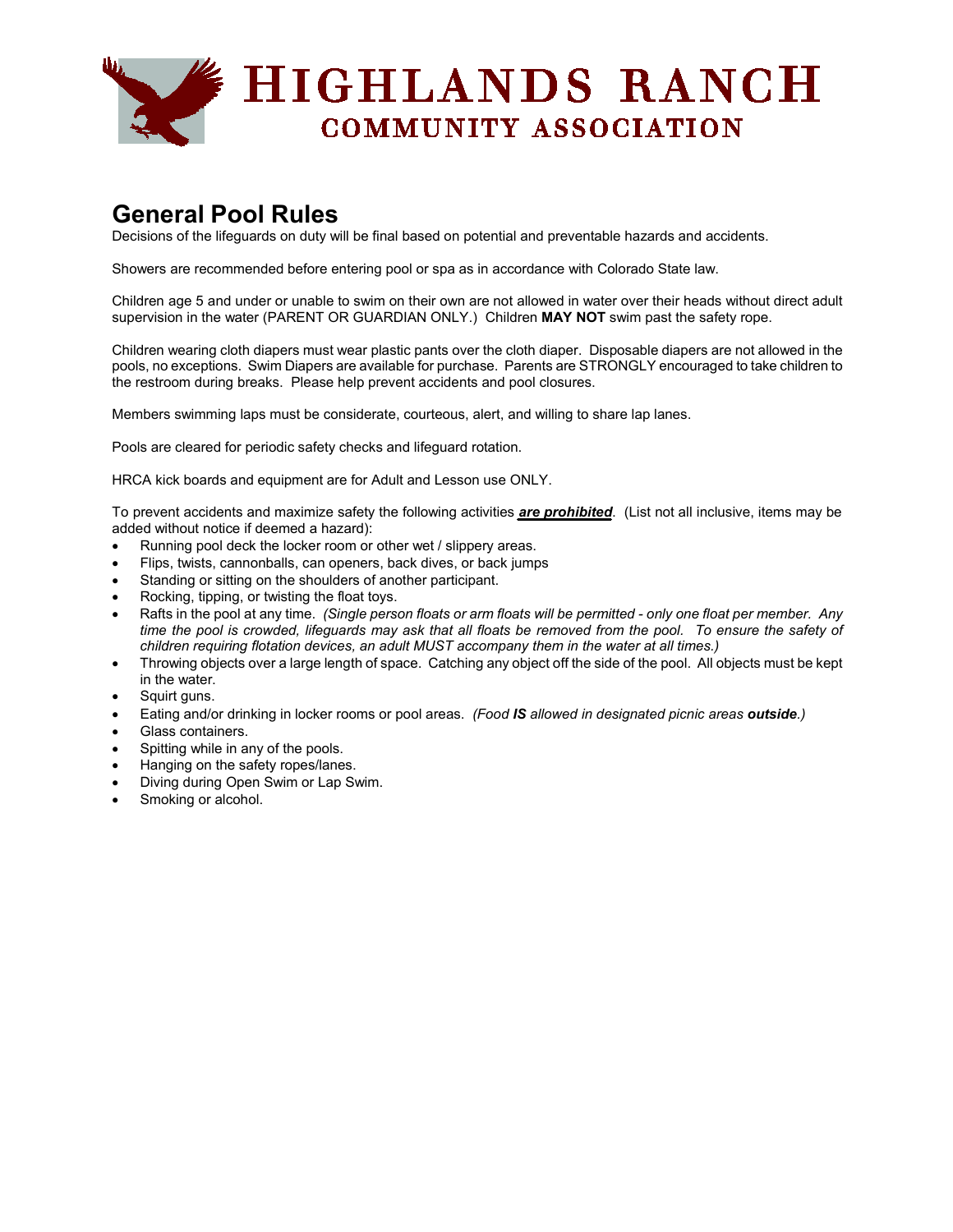

# **Northridge**

## **Lap Pool**

Circle swimming required when more than one member in a lane. Swim to the right side of the lane.

All members allowed to utilize a lap lane provided they are making progress down a lane in an athletic endeavor. (Breakout times are the exception. Children must exit the lap pool during this time.)

Any equipment must be utilized safely and correctly (masks, fins, snorkel, paddles, kickboards, etc.).

Members requiring floatation devices are discouraged from using the lap pools.

To prevent accidents and maximize safety the following activities *are prohibited*. (List not all inclusive, items may be added without notice if deemed a hazard):

- Dives and other stunts off the starting blocks.
- Diving.
- Hanging on lap lanes.

# **Deep Water Activity Pool / Diving Well**

Members must be able to swim the length of the pool.

While waiting for a turn on the diving board, stand at the base of the board steps (not on the steps).

One at a time allowed on any single diving board.

One bounce is allowed on the diving board.

Exit area immediately.

Equipment should be used in a safe and correct manner.

To prevent accidents and maximize safety the following activities *are prohibited*. (List not all inclusive, items may be added without notice if deemed a hazard):

- Dives and other stunts off the diving boards if they appear unsafe or beyond the ability of the member.
- Backward dives of any kind
- Twists or jumps off the side of the board.
- Running off the diving board or catching a thrown ball/toy off the board.

#### **Hot Tub**

Safety guidelines and age limitations are posted at each location. Common sense and moderate use are recommended when using hot tubs. Parents take full responsibility for hot tub use by their children.

Children ages 10-17 may use the hot tub during Open Swim times (*must* be accompanied by parent or guardian).

Children ages 10-17 will NOT be permitted in hot tub during "Break Out." Be prepared to show ID.

Children under age 10 will not be allowed in the hot tub at any time.

Please enter/exit from stairway.

### **Sauna**

Adults 18 years and older only.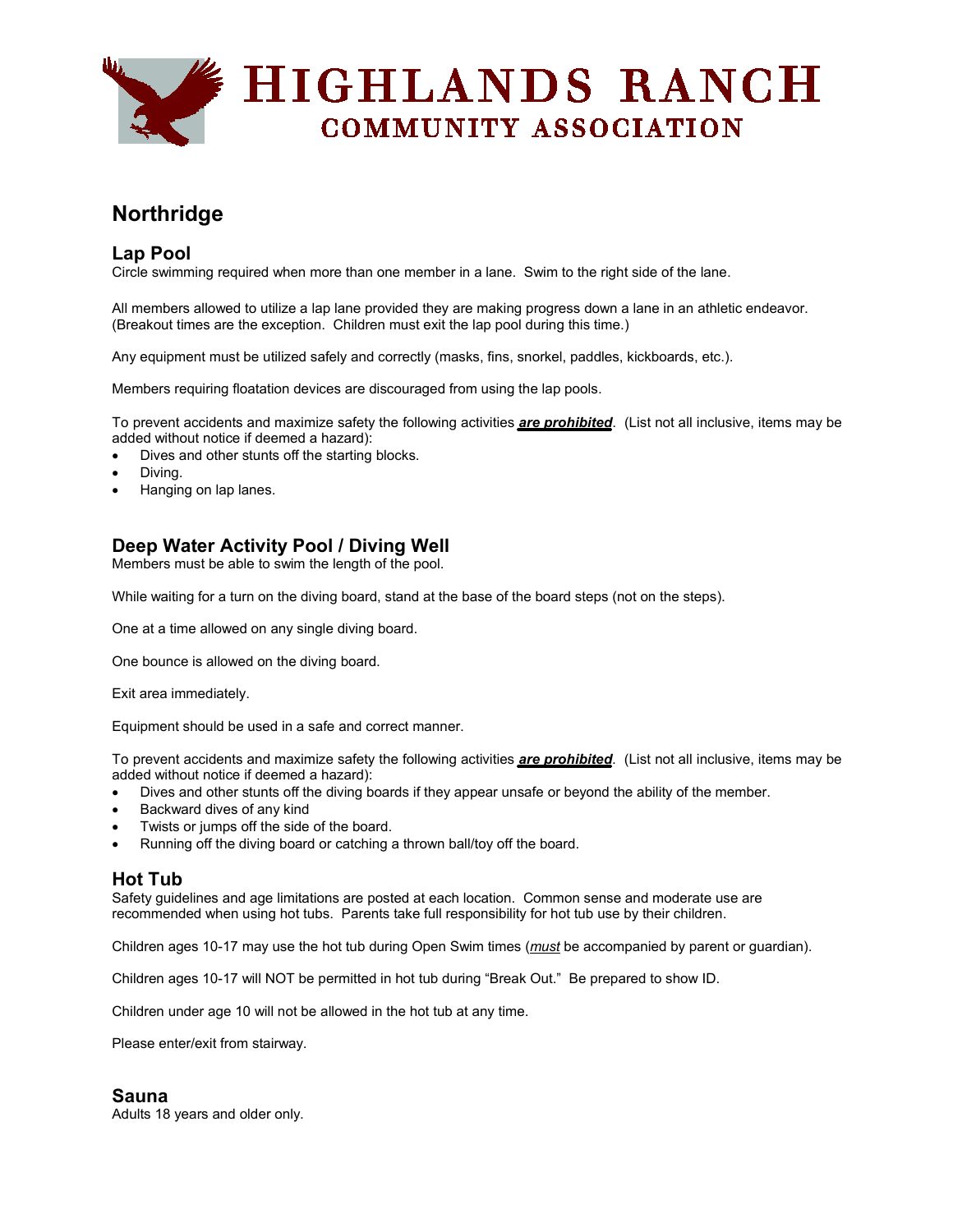

# **Eastridge**

## **Leisure Pool / Outdoor Pool**

Slide one at a time in a forward seated position, feet first.

Members 36" – 48" must pass a swim test. After successful completion of a swim test, members will receive a wrist band which is required to be presented each time they ride the slide. If a member does not have the wrist band, they will be required to re-test.

Play equipment should be used in a safe and correct manner.

#### **Roped areas:**

- Children under age 6 must stay on the shallow side of the rope, unless held or within arm's reach of a parent or adult.
- Children over age 6 may utilize the deeper side of the rope unless they require or are wearing any sort of floatation device(s). If wearing floatation devices, children must be within arm's reach of parent or adult.
- *Exceptions:* Strong swimmers who do not meet age requirements may take a swim test. Wristbands are given to those passing the swim test, which must be presented each time or a re-test will be required. Wristbands allow participation

To prevent accidents and maximize safety the following activities *are prohibited*. (List not all inclusive, items may be added without notice if deemed a hazard):

- Standing on the play features.
- Catching participants.
- Swimwear with exposed zippers, buckles, rivets or metal ornamentation.
- Stopping, running, diving, standing, rotating or kneeling in the slide.

Peninsula area is for staff only.

### **Lap Pool**

Circle swimming required when more than one member in a lane. Swim to the right side of the lane.

All members allowed to utilize a lap lane provided they are making progress down a lane in an athletic endeavor. (Breakout times are the exception. Children must exit the lap pool during this time.)

Any equipment must be utilized safely and correctly (masks, fins, snorkel, paddles, kickboards, etc.).

Members requiring floatation devices are discouraged from using the lap pools.

To prevent accidents and maximize safety the following activities *are prohibited*. (List not all inclusive, items may be added without notice if deemed a hazard):

- Dives and other stunts off the starting blocks.
- Diving.
- Hanging on lap lanes.

### **Hot Tub**

Safety guidelines and age limitations are posted at each location. Common sense and moderate use are recommended when using hot tubs. Parents take full responsibility for hot tub use by their children.

Children ages 10-17 may use the hot tub during Open Swim times (*must* be accompanied by parent or guardian).

Children ages 10-17 will not be permitted in hot tub during "Break Out." Be prepared to show ID.

Children under age 10 will not be allowed in the hot tub at any time.

Please enter/exit from stairway.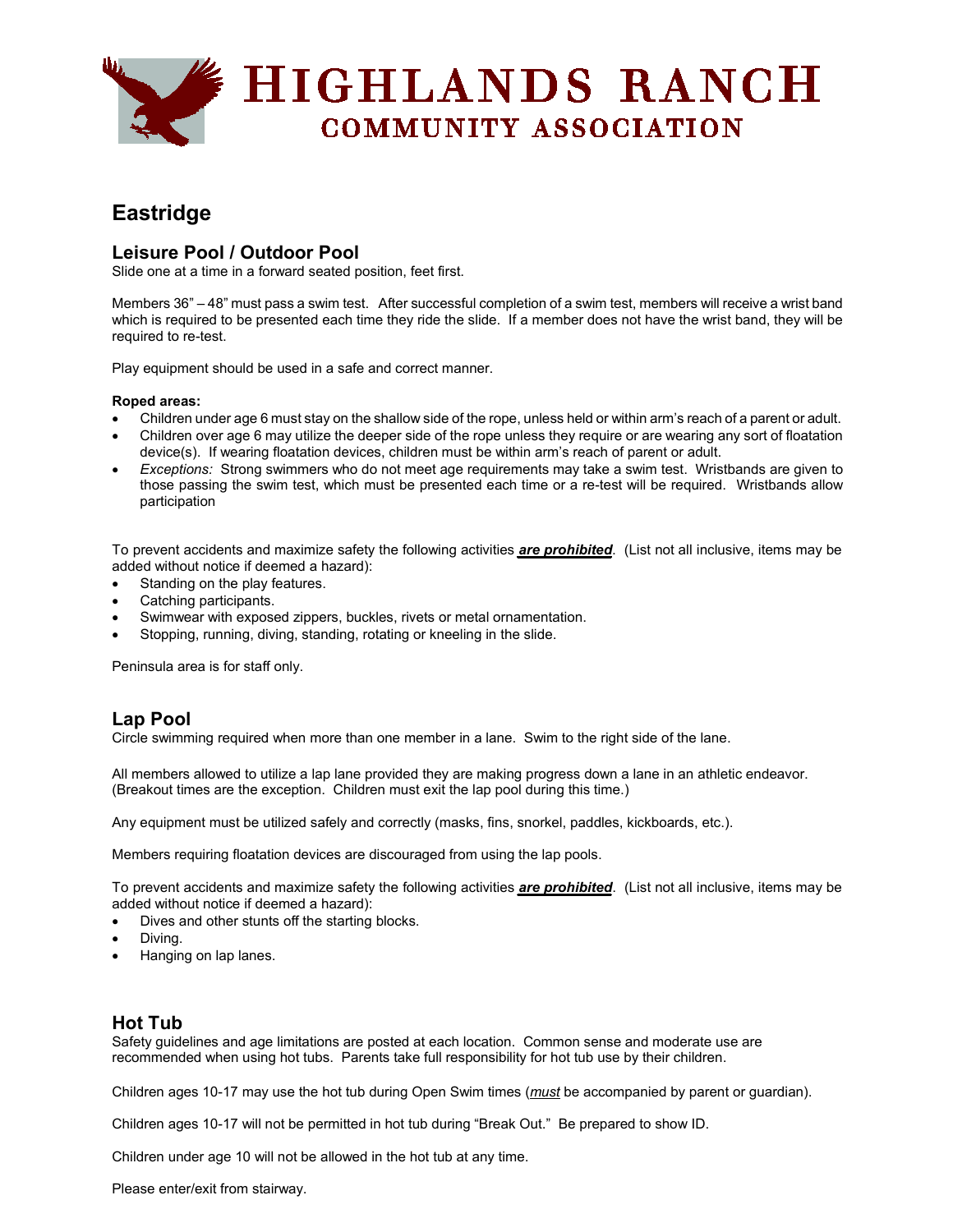

# **Steam Room**

Adults 18 years and older only.

Do not put water on sensors.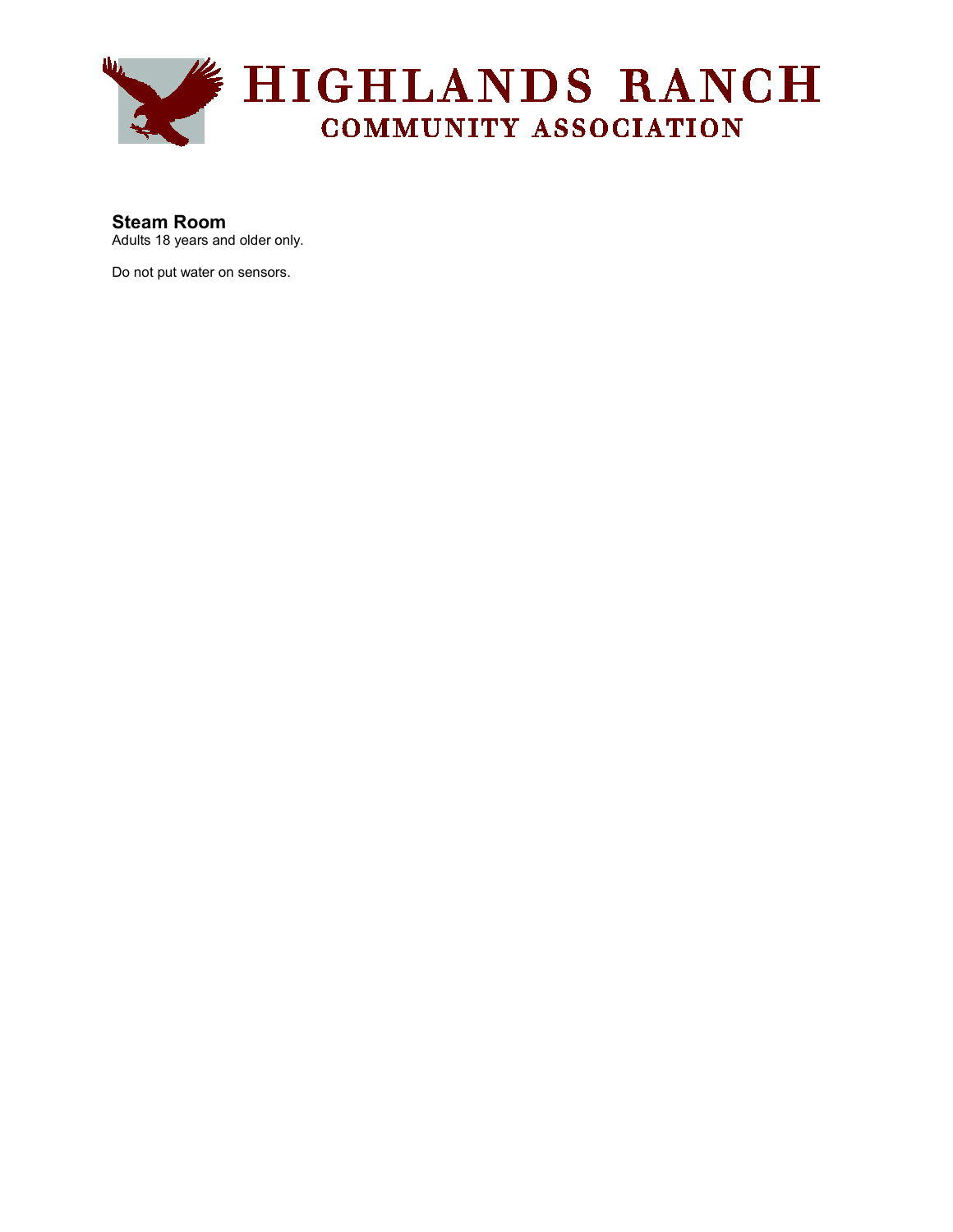

# **Southridge**

# **Activity Pool / Outdoor Pool**

Slide one at a time in a forward seated position, feet first.

Members 36" – 48" must pass a swim test. After successful completion of a swim test, members will receive a wrist band which is required to be presented each time they ride the slide. If a member does not have the wrist band, they will be required to re-test.

Play equipment should be used in a safe and correct manner.

#### **Roped areas:**

- Children under age 6 must stay on the shallow side of the rope, unless held or within arm's reach of a parent or adult.
- Children over age 6 may utilize the deeper side of the rope unless they require or are wearing any sort of floatation device(s). If wearing floatation devices, children must be within arm's reach of parent or adult.
- *Exceptions:* Strong swimmers who do not meet age requirements may take a swim test. Wristbands are given to those passing the swim test, which must be presented each time or a re-test will be required. Wristbands allow participation

To prevent accidents and maximize safety the following activities *are prohibited*. (List not all inclusive, items may be added without notice if deemed a hazard):

- Standing on the play features.
- Catching participants.
- Swimwear with exposed zippers, buckles, rivets or metal ornamentation.
- Stopping, running, diving, standing, rotating or kneeling in the slide.

### **Current Channel**

Children under age 7 and non swimmers need to be accompanied by an adult at all times.

Please ride in the direction of the current.

Please enter/exit from stairway.

One tube per member.

Floatation devices may be requested to be removed at any time.

Current Channel should be used in a safe and correct manner.

To prevent accidents and maximize safety the following activities *are prohibited*. (List not all inclusive, items may be added without notice if deemed a hazard):

- Climbing or sitting on the center island.
- Jumping into tubes from the side of the channel.

## **Log Walk**

One member at a time.

Logs have a one way traffic flow.

Must be 54", pass a swim test, or wear a Coastguard approved lifejacket to cross the log walk.

Exit area immediately.

Play equipment should be used in a safe and correct manner.

Log walk area is not for swimming.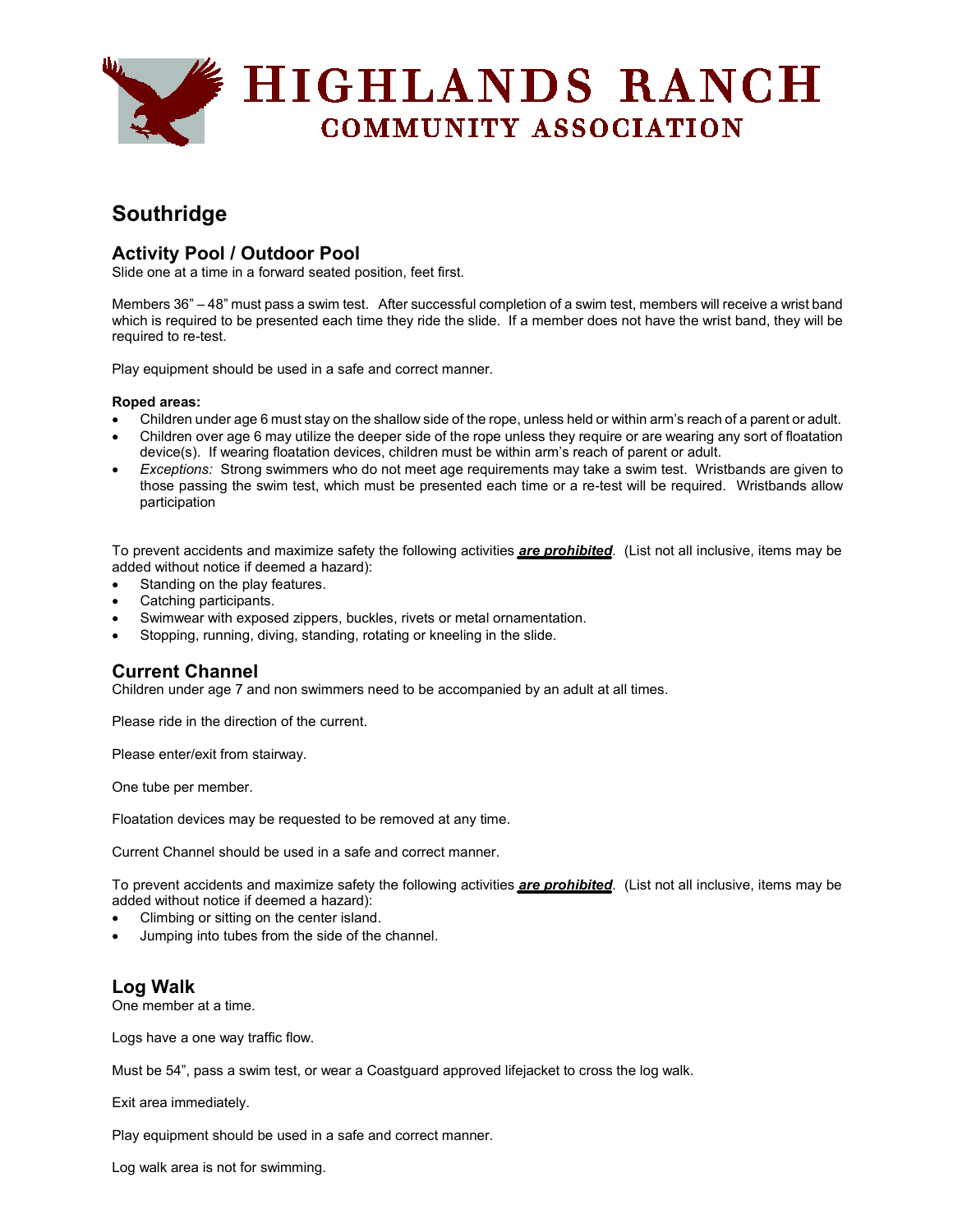

# **Spray Ground**

A parent or adult must supervise all children and accompany children under age 6 in the play area at all times.

Slide one at a time in a forward seated position, feet first.

Exit area immediately.

All play equipment should be used in a safe and correct manner.

To prevent accidents and maximize safety the following activities *are prohibited*. (List not all inclusive, items may be added without notice if deemed a hazard):

- Children on laps when sliding.
- Sliding head first.
- Climbing or standing on the outside of the play equipment, including slides.

### **Hot Tub**

Safety guidelines and age limitations are posted at each location. Common sense and moderate use are recommended when using hot tubs. Parents take full responsibility for hot tub use by their children.

Family Spa – temperature will be kept at 98 degrees for all to enjoy.

Members under age 18 will not be permitted in hot tub during "Break Out." Be prepared to show ID.

Parent or guardian must be in the water with children under age 6 at all times.

To prevent accidents and maximize safety the following activities *are prohibited*. (List not all inclusive, items may be added without notice if deemed a hazard):

• Play toys, floats or rings

Please enter/exit from stairway.

If bather load is exceeded, adults will have priority over children.

## **Fitness Pool**

Circle swimming required when more than one member in a lane. Swim to the right side of the lane.

All members allowed to utilize a lap lane provided they are making progress down a lane in an athletic endeavor. (Breakout times are the exception. Children must exit the lap pool during this time.)

Any equipment must be utilized safely and correctly (masks, fins, snorkel, paddles, kickboards, etc.).

Members requiring floatation devices are discouraged from using the lap pools.

To prevent accidents and maximize safety the following activities *are prohibited*. (List not all inclusive, items may be added without notice if deemed a hazard):

- Dives and other stunts off the starting blocks.
- Diving.
- Hanging on lap lanes.